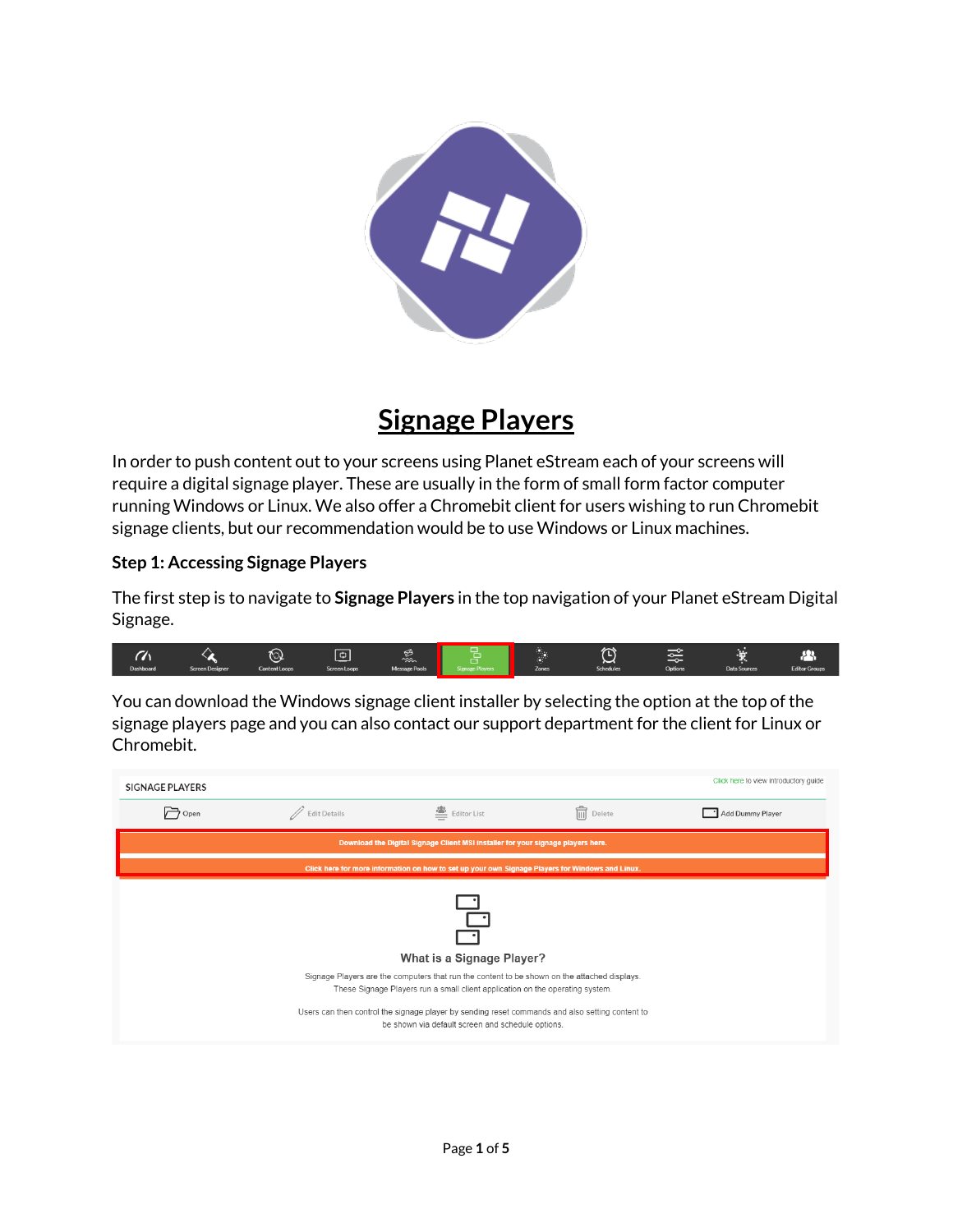To view all current signage players of your network, select **Open**. You can also search for signage players by name if you are looking to modify a specific player. You will be shown a thumbnail image of the content that is currently playing on each player.

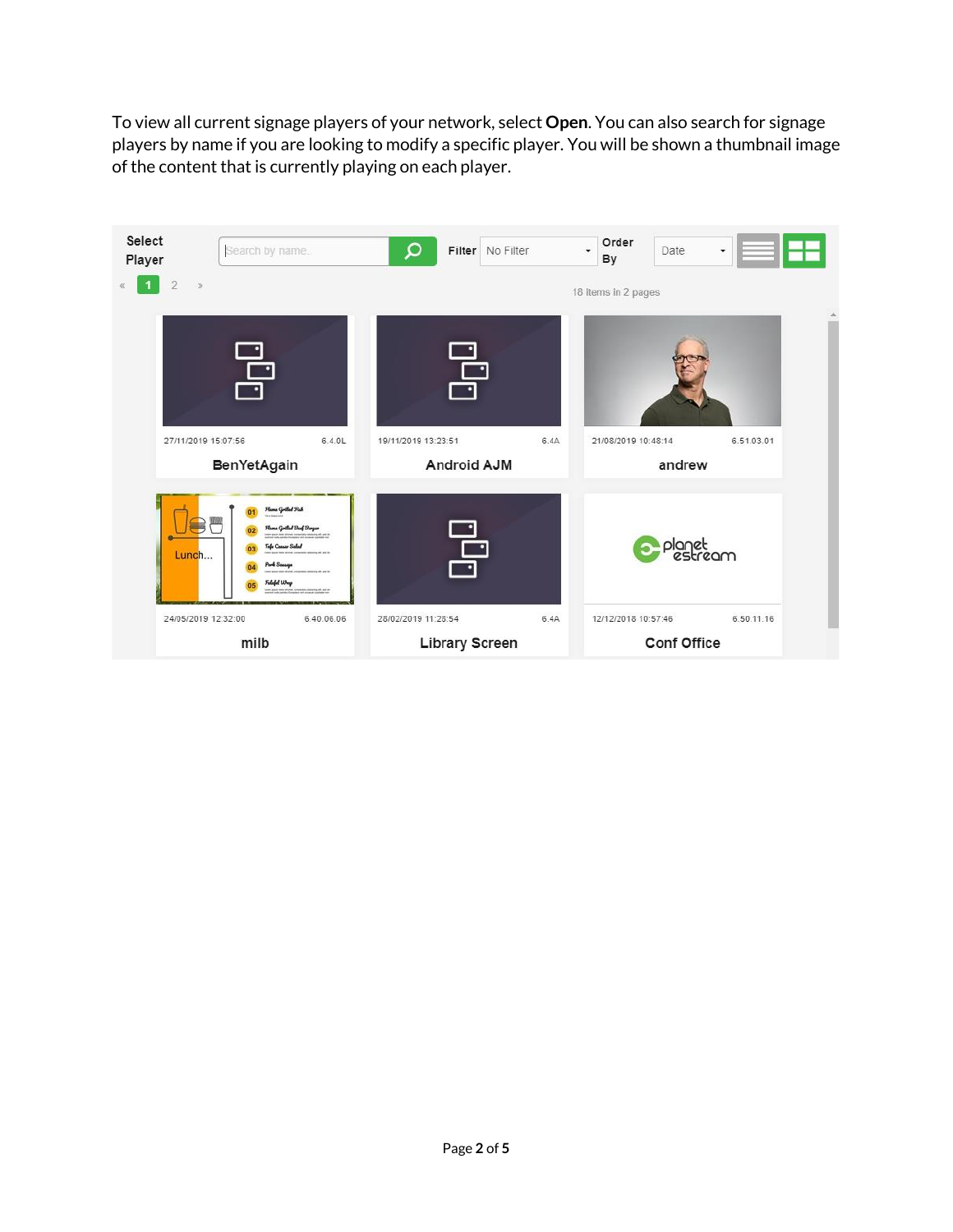When you select the player, you'll be given some information about it at the top, such as a resolution, version number etc.

You can also see what zone this player is within and on the right-hand side you're able to specify any default signage content.

| <b>Player Details</b>                                                                                                                                                          |                 |                |                                                |                                                                                      |                              |
|--------------------------------------------------------------------------------------------------------------------------------------------------------------------------------|-----------------|----------------|------------------------------------------------|--------------------------------------------------------------------------------------|------------------------------|
| T<br>Player Name                                                                                                                                                               | 呾<br>Resolution | (v)<br>Version | IP<br>IP                                       | $\overline{?}$<br>Last Check                                                         | eĽ.<br><b>Current Volume</b> |
| Library Screen                                                                                                                                                                 | 1280x672        | 6.4A           | 3988713                                        | 28/02/2019 11:28:54                                                                  | 0/100                        |
| Zone                                                                                                                                                                           |                 |                | <b>Default Signage Content</b>                 |                                                                                      |                              |
| Select a zone for the display to be a member of.                                                                                                                               |                 |                | no schedules are active.                       | Select the default Screen or Screen Loop to be displayed on this signage player when |                              |
| open day                                                                                                                                                                       |                 |                | To remove the current default click here       |                                                                                      |                              |
| Live Encoder                                                                                                                                                                   |                 |                | ∩                                              |                                                                                      |                              |
| Select a Planet eStream Live Encoder to associate with the Signage Player. When the<br>Live Encoder starts a live broadcast the stream will be shown on the screen, overriding |                 |                |                                                |                                                                                      |                              |
| any schedules.                                                                                                                                                                 |                 |                |                                                |                                                                                      |                              |
| Select Live Encoder                                                                                                                                                            |                 |                |                                                |                                                                                      |                              |
|                                                                                                                                                                                |                 |                |                                                |                                                                                      |                              |
|                                                                                                                                                                                |                 |                |                                                | 烝                                                                                    |                              |
|                                                                                                                                                                                |                 |                |                                                | Planet eSign                                                                         |                              |
|                                                                                                                                                                                |                 |                | <b>Select Default Signage</b>                  |                                                                                      |                              |
| <b>Actions</b>                                                                                                                                                                 |                 |                |                                                |                                                                                      |                              |
|                                                                                                                                                                                |                 | Set Volume v   | <b>Reset Display</b><br><b>Restart Display</b> |                                                                                      |                              |
|                                                                                                                                                                                |                 |                |                                                |                                                                                      |                              |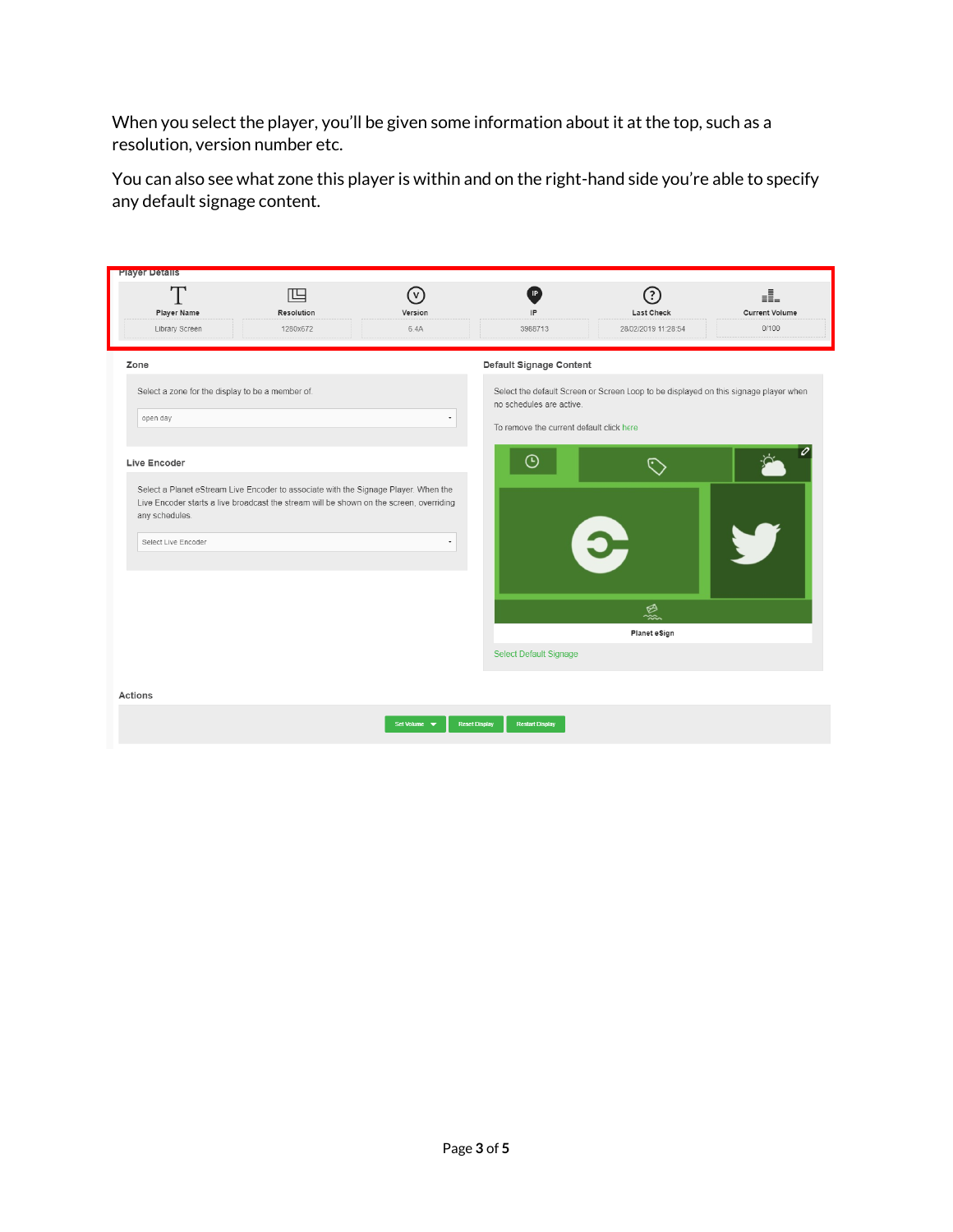## **Step 2: Assigning Content**

Assigning **Default Content** is the simplest way to push out content to your players but does lack the flexibility offered by Zones and Scheduling. If you know that you want to display a certain screen design on a player, you can simply select the default signage content for that player. This can be done by clicking **Select Default Signage**, finding the screen design that you'd like to assign to the player and then selecting it.



This default content will be fallen back on if there is no other content scheduled to be displayed so it's always worth selecting default signage content.

You're also able to specify a Live Encoder which will automatically display a live stream on your Digital Signage player(s) when that live stream is running. When it isn't running it will fall back to the default content.